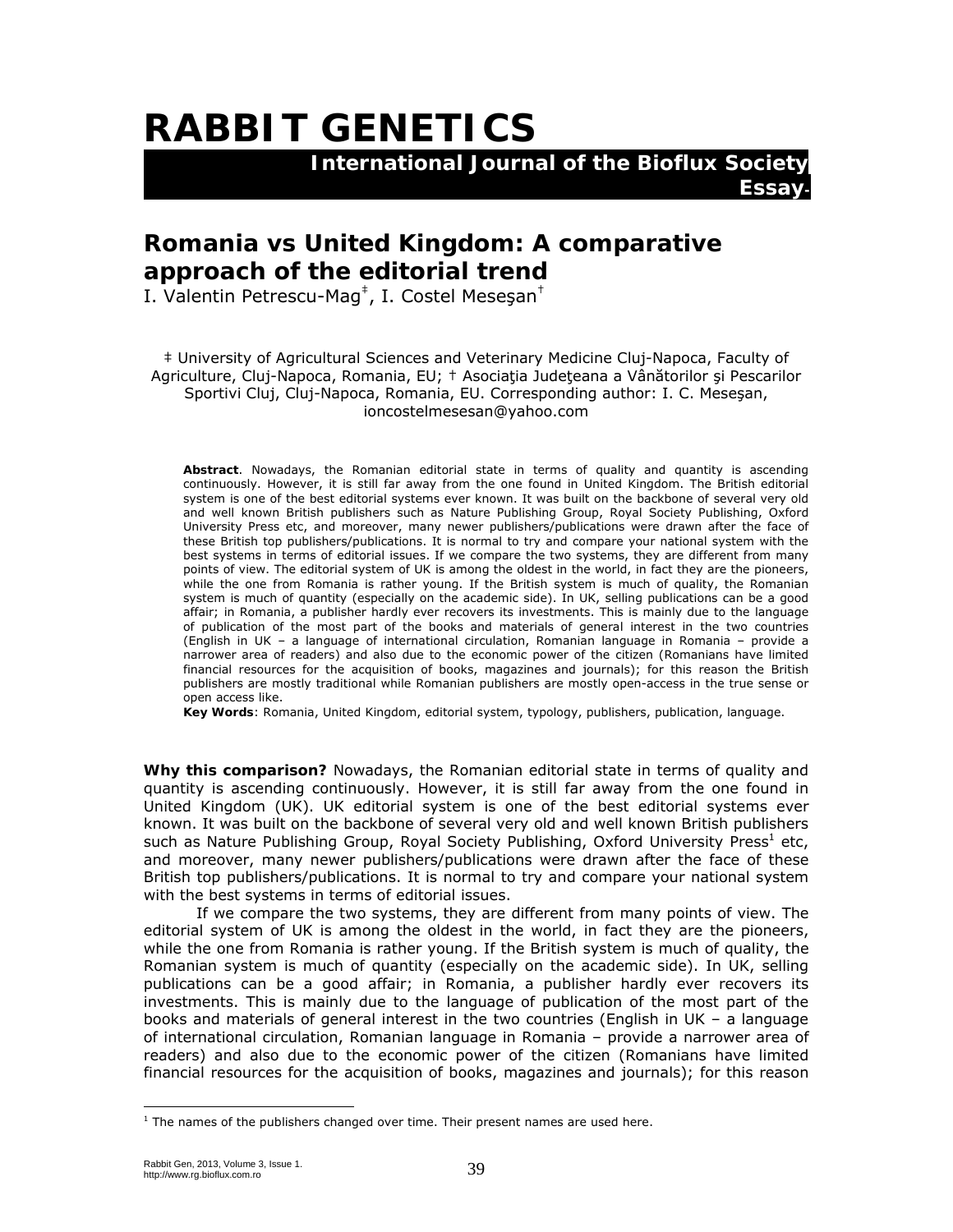the British publishers are mostly traditional while Romanian publishers are mostly openaccess (OA) in the true sense<sup>2,3</sup> or open access like<sup>4</sup>.

Although difficult to compare, the two editorial systems can be compared from many types of approach: academic publications *vs* publications of general interest, serial publications *vs* books, type of the main media of distribution, e.g. electronic or other media *vs* print publications, typology of the publishers etc.

**After the publication target reader** a publication can be an academic publication or a publication of general interest. Academic publications trend is directly correlated with different types of national legislation wideworld. Generally, scientists publish more in terms of number or less frequent but in higher ranking journals, according to specific requirements of scientific merit for maintaining their job or promoting themselves on higher academic levels<sup>5</sup>.

On academic side, Romanian system is much of quantity<sup>6</sup>. This is the result of the need for each institute or university in Romania to hold their own publications and publishers. Almost all the bigger or medium sized universities in Romania have their own publisher (a kind of state-in-state) although some of them have no the critical mass of manuscript submissions to maintain a publishing house at an acceptable level of quality. Therefore in such cases the quality is dumping due to the lack of competition between the authors for acceptance: almost all the manuscripts are accepted. This policy tends to be disintegrated by the latest Romanian laws which apply rigorous and high quality standards for academic titles and habilitated degrees<sup>7,8</sup>. However, the small university publishers continue to survive due to some internal university rules according to which no PhD student is allowed to defense its PhD title until he or she publishes at least one up to several articles in journals published by their own university, so that enough number of manuscripts are enforced to be collected, most of them being published later than the official date of publication.

Although in UK, like in USA, Australia or other high ranking countries, the trend is "Publish or perish"<sup>9</sup>, the academic publications are less frequent if we take in account the number of publications needed for the yearly individual reports in universities or research institutions. More often from one to three publications per year are enough to demonstrate you are active as a scientist in USA. More important is the journal or the publisher and the impact of your publications<sup>10,11,12</sup> (measured in total citation count, academic prizes, JIF<sup>13</sup>, SNIP<sup>14</sup>, SJR<sup>15</sup>, Eigenfactor<sup>16</sup>, AIS<sup>17</sup> etc). Such a trend is visible only recently also in Romania. Several years ago, in Romania, 1-3 publications per year were far too little, no matter their impact.

Publications of general interest make order for business in UK because they target both local and global audience. In Romania, publications of general interest were profitable for both authors and publishers before the anti-communist revolution. Now, in Romania, the Internet is preferred as source of cheap information including newspapers, practical guides, medical information and many others, and this is due to the low

 $\overline{a}$ 

 $2$  According to OA Budapest initiative (see for more details www.doaj.org)

<sup>&</sup>lt;sup>3</sup> According to Creative Commons Attribution License

<sup>&</sup>lt;sup>4</sup> Some so called OA publishers are not aware about what OA really means (see for more details www.doaj.org)

<sup>5</sup> Petrescu-Mag & Oroian, 2013

<sup>6</sup> Florian & Florian, 2006

<sup>&</sup>lt;sup>7</sup> Order no. 3697 from April 10, 2012 of the Ministry of Education, Research, Youth and Sport

<sup>&</sup>lt;sup>8</sup> Annexes 1-35 to Order no 6.560/2012 of the Ministry of Education, Research, Youth and Sport

<sup>9</sup> See Parchomovsky, G., 2000

<sup>&</sup>lt;sup>10</sup> Edwards, S., 1999<br><sup>11</sup> Elliott, C.A., 1981<br><sup>12</sup> Hitchcock, E. R., 1989<br><sup>13</sup> The journal impact factor, calculated by Journal Citation Reports (JCR, Thomson Reuters). There is a two-year impact factor and also a five-year impact factor.

<sup>&</sup>lt;sup>14</sup> Source normalized impact per paper, calculated by Scopus Elsevier (Sciverse). The formula is the invention of professor Hank Moed, see http://www.scimagojr.com

 $^{15}$  Scimago Journal Rank – developed by professor Felix de Moya, see Colledge et al, 2010, and

http://www.scimagojr.com<br><sup>16</sup> Calculated by Washington University. For more details, consult www.eigenfactor.org

 $17$  Article influence score in a metric for journals; it is calculated and published by Thomson Reuters (JCR)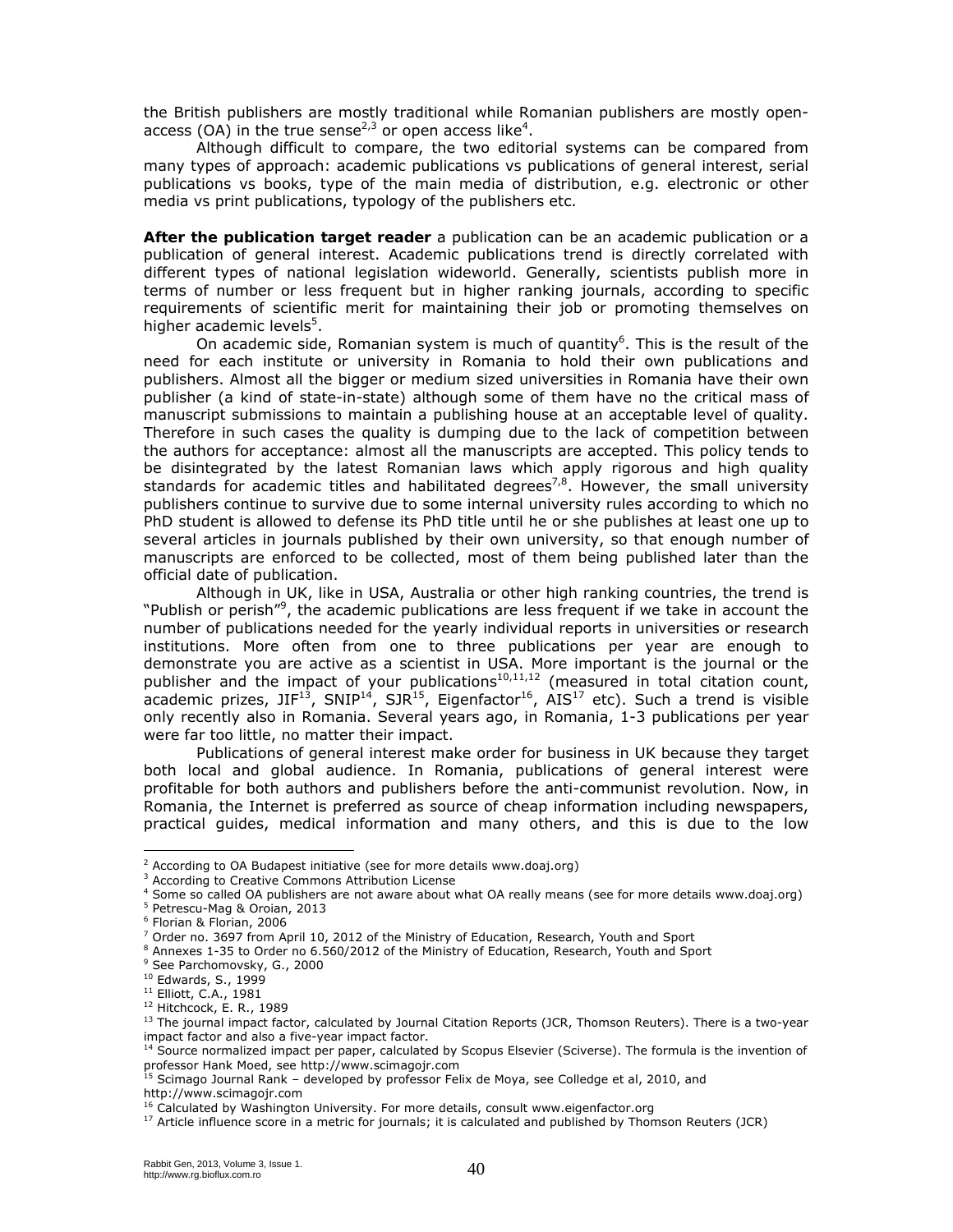economic potency of the citizen. Romanian language is the predominant language of publication in Romanian editorial system and this provides a narrower spectrum of readers.

**Serial publications** *vs* **books**. There is little evidence or at least we have no serious recent data on British or Romanian magazines statistics. The ISSN International Center is not up-to-date… in fact they cannot be up-dated due to the often frequency changes, temporary delays in publication, or dieing serials. However it is clear that English language publications have far more subscribers and that goes for the British system, less for the Romanian one.

However, there are clear evidences on top journals for both countries. Thomson Reuters<sup>18</sup>, University of Washington – Eigenfactor<sup>19</sup>, Scopus Elsevier<sup>20</sup>, Scimago Journal Rank<sup>21</sup>, Index Copernicus<sup>22</sup> and Google Scholar<sup>23</sup> are such examples of sources of information for top journals *sensu* academic journals. Nonetheless these evidences are made on authors' country and not on publishers' country. However, they are relevant as a general image because except best of the top journals (which are highly international), the rest of them use for the most part of their content native authors. For example, in Figure 1 is presented the statistics of total documents published by authors from UK and Romania (as calculated by Scimago<sup>24</sup>).



Fig. 1. The statistics of total documents published by authors from UK and Romania (a quantitative indicator) (Source: Scimago Country Rank).

Although there is a clear domination of UK for both quality and quantity, we should not forget SCImago included in their statistics only top journals. Romania has lower number of top journals than UK. Romanian scientists accepted much easier until recently to publish in journals of marginal importance. UK has also a higher number of scientists than we can find Romania.

<sup>&</sup>lt;sup>18</sup> Thomson Reuters, http://ip-science.thomsonreuters.com/mjl/

<sup>&</sup>lt;sup>19</sup> Washington University, www.eigenfactor.org<br><sup>20</sup> Scopus Elsevier, http://www.scopus.com/home.url<br><sup>21</sup> SCImago. (2007). SJR — SCImago Journal & Country Rank. Retrieved June 30, 2013, from http://www.scimagojr.com<br><sup>22</sup> Index Copernicus International, http://www.indexcopernicus.com/index\_en.php

<sup>&</sup>lt;sup>23</sup> Google Scholar, http://scholar.google.ro/citations?view\_op=top\_venues&hl=ro<br><sup>24</sup> Scimago Country Rank, http://www.scimagojr.com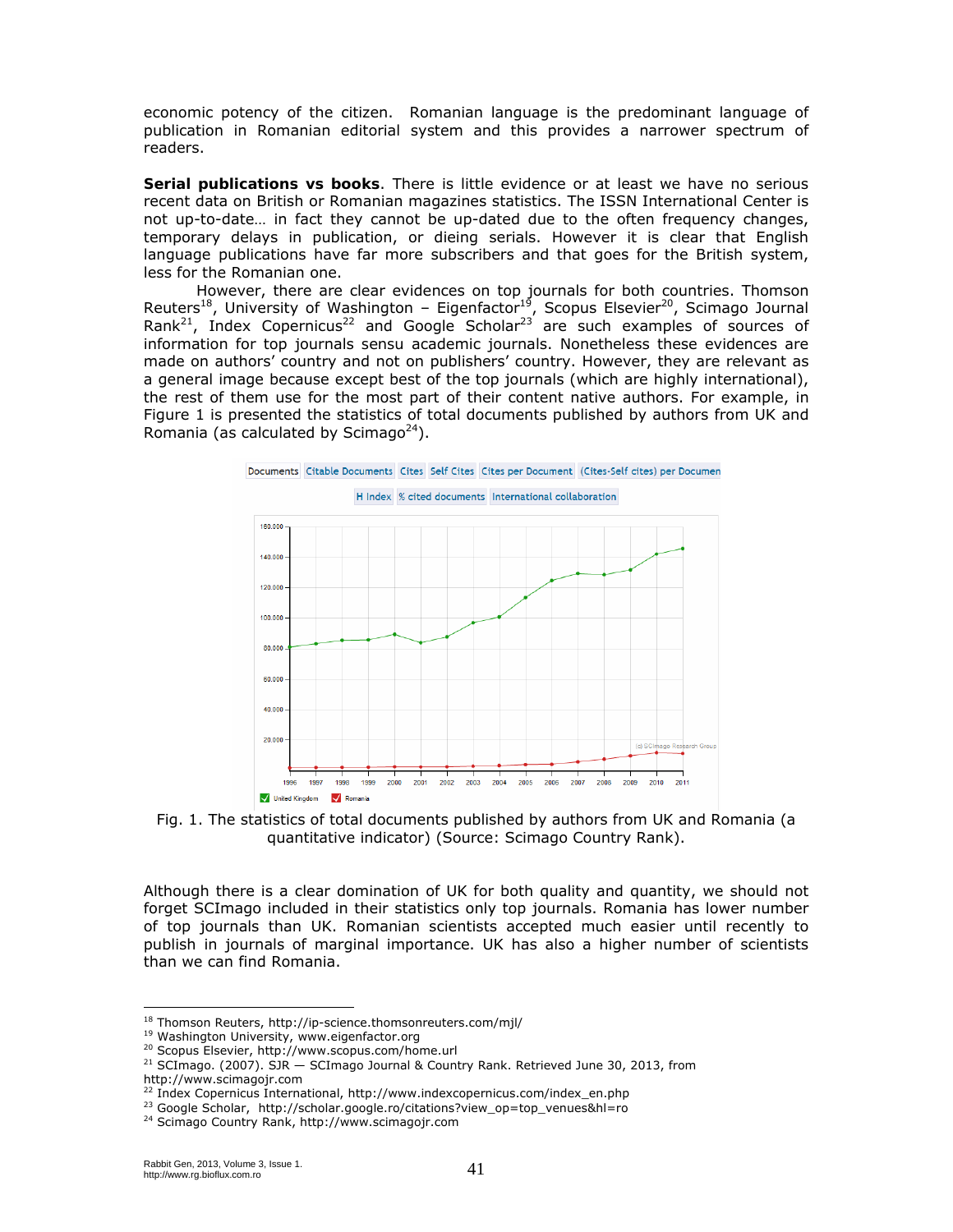Documents Citable Documents Cites Self Cites Cites per Document (Cites-Self cites) per Document

H Index % cited documents International collaboration 30 25 20 15 10  $\overline{\mathbf{5}}$ 1996 1997 1998 1999 2000 2001 2002 2003 2004 2005 2006 2007 2008 2009 2010 2011 V United Kingdom V Romania

Fig. 2. The statistics of citation per document of the total documents published by authors from UK and Romania (illustrate the value of the documents published) (Source: Scimago Country Rank<sup>25</sup>).

**Electronic or other media** *vs* **print publications**. In both countries the digitization age<sup>26,27,28,29,30</sup> created a similar type of preferred media for academic publications: mainly electronic<sup>31,32,33,34</sup>. Although digital media penetrated also the group of publications of general interest, the print media seem to dominate here. This is due to the fact some readers are not frequent available online, working away from the computer, or due to the conservative behavior of older readers (e.g. it is difficult to separate newspaper and coffee; some readers need to smell the book not only to read the text).

**After the typology of the publishers, according to their organization, legislation, their services for the customer**. Most British publishers distribute their publications in traditional way: the readers or their institutions or their libraries simply buy the access to information from publishers. This traditional typology implies a lower charge on authors and higher costs for readers/users or intermediary third parties.

On the other extreme are the Open Access (OA) publishers. Their typology is drawn by the policy: 'charge the authors and distribute information for free'  $35$ . Having in view that free access to full text of a journal brings a higher number of citations, it can be considered beneficial to both publishers/authors, libraries and readers. Open Access journals are defined as journals that use a funding model that does not charge readers or their institutions for access to articles36. From the Budapest OA Initiative (2001) definition of OA, the open access represents the right of users to read, download, copy,

 $\overline{a}$ 

<sup>25</sup> Scimago Country Rank, http://www.scimagojr.com

<sup>&</sup>lt;sup>26</sup> Hull et al, 2008; Rhyne, 2010<br><sup>27</sup> Coleman et al, 2005<br><sup>28</sup> Conkling et al, 2010<br><sup>29</sup> Neubauer, W., Viitorul bibliotecilor stiintifice, available at:

http://www.bcucluj.ro/bibliorev/arhiva/nr16/biblio1.html ; See also Neubauer & Piguet, 2009<br><sup>30</sup> Petrescu-Mag & Covrig, 2013 ab

<sup>&</sup>lt;sup>31</sup> See Graham, 2002<br><sup>32</sup> See Hirtle, 2002<br><sup>33</sup> See Nafiz, 2012<br><sup>34</sup> See Lynch, 2002<br><sup>35</sup> Petrescu-Mag & Oroian, 2013<br><sup>36</sup> DOAJ www.doaj.org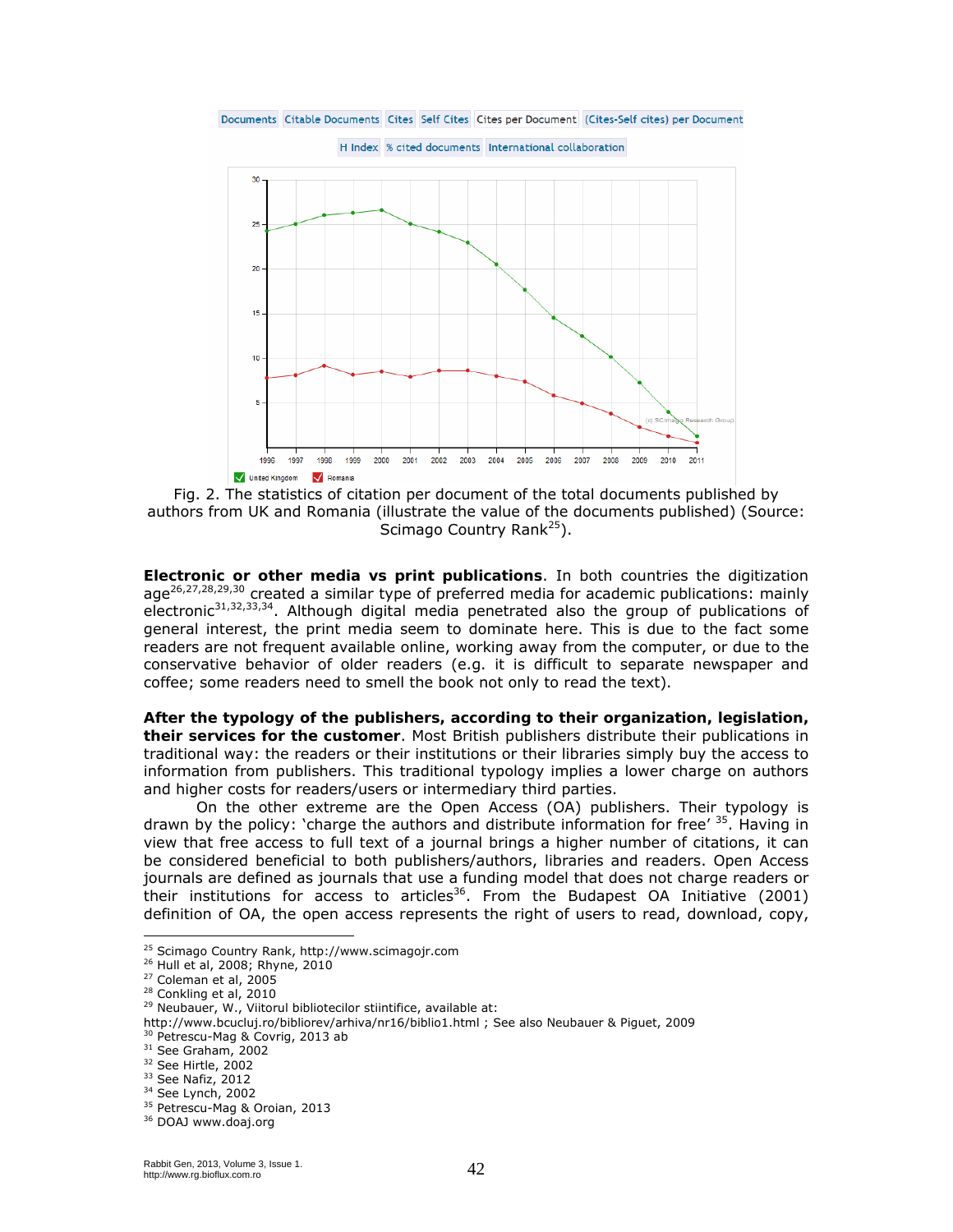distribute, print, search, or link to the full texts of these articles. At the global level, according to Laakso et al<sup>37</sup>, in 2010, an estimated number of 191 000 OA articles were published in 4769 OA journals. Since 2000, the average OA yearly growth rate has been 18% for the number of journals and 30% for the number of articles. This can be contrasted to the reported 3.5% yearly volume increase in journal publishing in general. According to the same source, in 2009, the share of articles in OA journals, of all peer reviewed journal articles, reached 7.7%. Overall, the results of Laakso et al showed a rapid growth in OA journal publishing over the last fifteen years. Based on the sampling results and qualitative data, they suggested a classification of OA history into three distinct periods: The Pioneering years (1993–1999), the Innovation years (2000–2004), and the Consolidation years (2005–2009).

In UK such OA publishers are not very often but in countries such as Romania almost all the publishers which want their publication to be highly visible and cited use this open access policy. However, a large part of the so called open access publishers are not aware about what OA really means and what are the laws regulating OA. Openaccess publications are distributed under the terms of the Creative Commons Attribution License, which permits unrestricted use, distribution and reproduction in any medium, provided the original author and source are credited.

## **References**

- Annexes 1-35 to Order no 6.560/2012 of the Ministry of Education, Research, Youth and Sport on minimal standards necessary for conferring academic titles in Romania (Professor, Associate Professor, Senior Researcher I, Senior Researcher II); published in Official Gazette of Romania 180(XXIV), No 890 bis, December 27, 2012.
- Colledge L., de Moya-Anegón F., Guerrero-Bote V., López-Illescas C., El Aisati M.H., Moed H., 2010: SJR and SNIP: two new journal metrics in Elsevier's Scopus. Serials: The Journal for the Serials Community 23(3):215-221.
- Coleman A. S., Bartolo L. M., Jones C., 2005 Impact: The last frontier in digital library evaluation. Proceedings of the 5th ACM/IEEE Joint Conference on Digital Libraries, Proceedings. Pages: 372-372.
- Conkling T. W., Harwell K. R., McCallips C., et al., 2010 Research material selection in the pre-web and post-web environments: An interdisciplinary study of bibliographic citations in doctoral dissertations. Journal of Academic Librarianship 36(1):20-31.
- DOAJ (Directory of Open Access Journals), available online at: www.doaj.org
- Edwards S., 1999 Citation analysis as a collection development tool: a bibliometric study of polymer science theses and dissertations. Ser Rev 25(1):11-20.
- Elliott C. A., 1981 Citation patterns and documentation for the History of science Some methodological considerations. American Archivist 44(2):131-142.
- Florian R., Florian N., 2006 Majoritatea revistelor ştiinţifice româneşti nu servesc ştiinţa. Ad Astra, Volume 5, Issue 2.
- Google Scholar, http://scholar.google.ro/citations?view\_op=top\_venues&hl=ro
- Graham S. R., 2002 Historians and electronic resources: Patterns and use. Journal of the Association for History and Computing. Volume 5, Issue 2.
- Hirtle P. B., 2002 The impact of digitization on special collections in libraries. Libraries & Culture 37(1):42-52.
- Hitchcock E. R., 1989 Materials used in the research of state history: A citation analysis of the 1986 Tennessee Historical Quarterly 10(1-2):52-54.
- Hull D., Pettifer S. R., Kell D. B., 2008 Defrosting the digital library: Bibliographic tools for the next generation web. PLoS Computational Biology 4(10): e1000204.
- Index Copernicus International, http://www.indexcopernicus.com/index\_en.php
- Laakso M., Welling P., Bukvova H., Nyman L., Björk B. C., Hedlund T., 2011 The development of open access journal publishing from 1993 to 2009. PLoS One 6(6): e20961.

<sup>37</sup> See Laakso et al, 2011